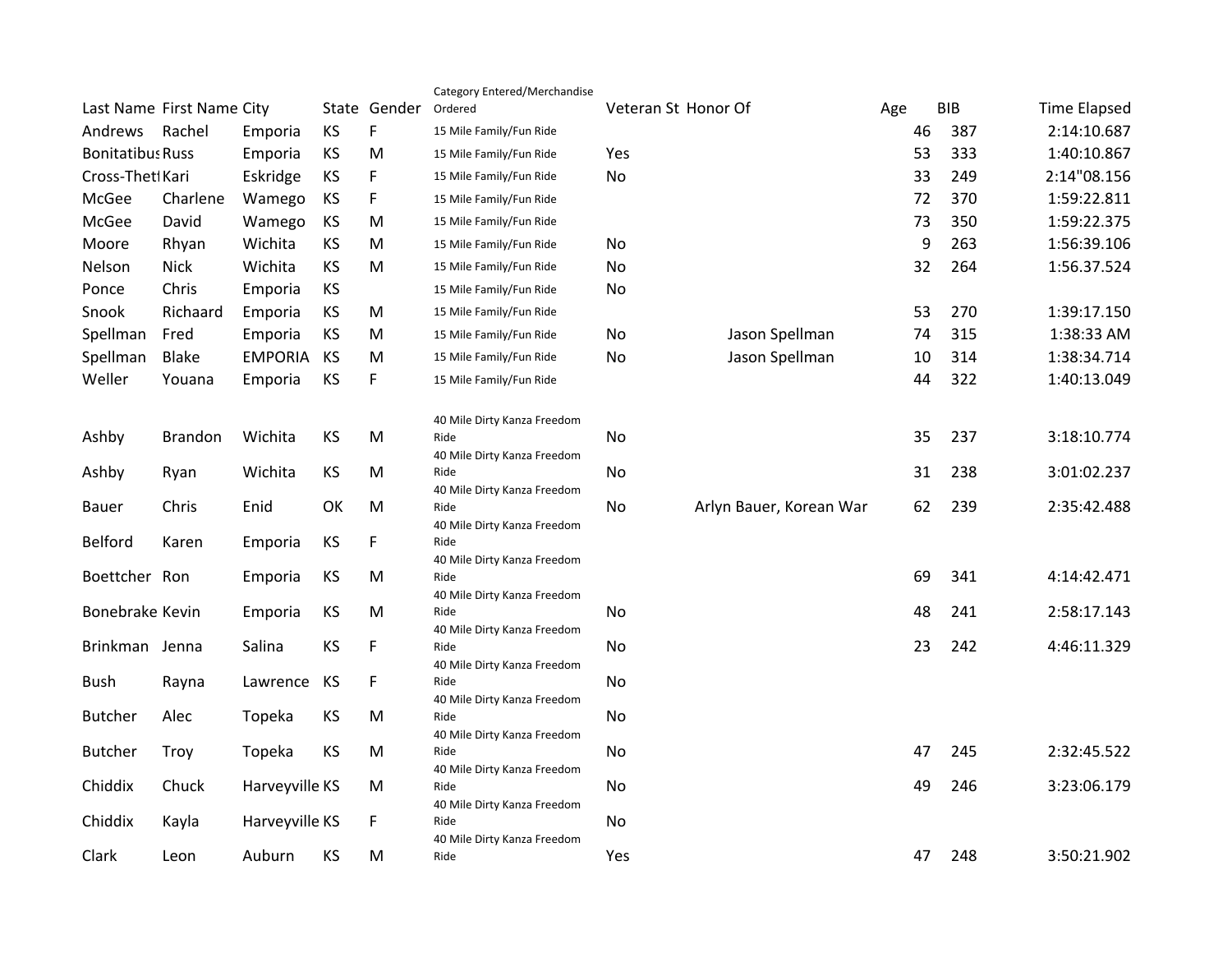|                  |        |                       |           |    | 40 Mile Dirty Kanza Freedom         |     |                  |    |     |             |
|------------------|--------|-----------------------|-----------|----|-------------------------------------|-----|------------------|----|-----|-------------|
| Clark            | Steve  |                       |           | M  | Ride                                |     |                  | 55 | 339 | 2:45:45.430 |
|                  |        |                       |           |    | 40 Mile Dirty Kanza Freedom         |     |                  |    |     |             |
| Coehr            | Roger  |                       |           | M  | Ride                                |     |                  | 71 | 348 | 4:05:11.797 |
|                  |        | Lebo                  | <b>KS</b> | F  | 40 Mile Dirty Kanza Freedom<br>Ride |     |                  | 51 | 250 | 4:26:01.211 |
| Davies           | Mary   |                       |           |    | 40 Mile Dirty Kanza Freedom         | No  |                  |    |     |             |
| Decker           | Judy   | Emporia               | <b>KS</b> | F  | Ride                                | No  |                  | 56 | 251 | 3:21:38.612 |
|                  |        |                       |           |    | 40 Mile Dirty Kanza Freedom         |     |                  |    |     |             |
| Dowding          | Paul   | Topeka                | KS        | M  | Ride                                | Yes | Dan C. Dalrymple | 47 | 252 | 2:37:55.311 |
|                  |        |                       |           |    | 40 Mile Dirty Kanza Freedom         |     |                  |    |     |             |
| <b>Dyck</b>      | Eric   | Overland P KS         |           | M  | Ride                                | No  |                  | 64 | 253 | 4:00:16.089 |
|                  |        |                       |           |    | 40 Mile Dirty Kanza Freedom         |     |                  |    |     |             |
| Ferguson         | Sherry | Reading               | KS        | F  | Ride<br>40 Mile Dirty Kanza Freedom | No  |                  |    |     |             |
| Fiechtl          | Clint  | Derby                 | <b>KS</b> | M  | Ride                                |     |                  | 47 | 375 | 3:23:56.971 |
|                  |        |                       |           |    | 40 Mile Dirty Kanza Freedom         |     |                  |    |     |             |
| Giese            | Mark   | Ozawkie               | <b>KS</b> |    | Ride                                |     |                  | 50 | 332 | 3:15:09.843 |
|                  |        |                       |           |    | 40 Mile Dirty Kanza Freedom         |     |                  |    |     |             |
| Glenn            | J.R.   | Emporia               | KS        | M  | Ride                                | No  |                  | 25 | 255 | 3:17:15.335 |
| Harmon           | Mason  | Emporia               | KS        | M  | 40 Mile Dirty Kanza Freedom<br>Ride |     |                  | 14 | 256 | 4:40:33.632 |
|                  |        |                       |           |    | 40 Mile Dirty Kanza Freedom         |     |                  |    |     |             |
| Hasvold          | Cindy  | Topeka                | <b>KS</b> | F  | Ride                                |     |                  |    |     |             |
|                  |        |                       |           |    | 40 Mile Dirty Kanza Freedom         |     |                  |    |     |             |
| Hawker           | Kevin  | Topeka                | <b>KS</b> | M  | Ride                                | Yes |                  | 65 | 343 | 4:21:42.643 |
|                  |        |                       |           |    | 40 Mile Dirty Kanza Freedom         |     |                  |    |     |             |
| Hernandez Victor |        | Emporia               | KS        | M  | Ride                                | No  |                  | 27 | 320 | 3:36:34.364 |
| Hernandez Roque  |        | Emporia               | KS        | M  | 40 Mile Dirty Kanza Freedom<br>Ride | No  |                  | 59 | 321 | 3:43:11.110 |
|                  |        |                       |           |    | 40 Mile Dirty Kanza Freedom         |     |                  |    |     |             |
| Higgins          | Beth   | Emporia               | KS        | F. | Ride                                | Yes |                  | 49 | 257 | 3:57:13.933 |
|                  |        |                       |           |    | 40 Mile Dirty Kanza Freedom         |     |                  |    |     |             |
| Hutsell          | Jeremy | Silver Lake KS        |           | M  | Ride                                | No  |                  | 44 | 258 | 3:15:07.854 |
|                  |        |                       |           |    | 40 Mile Dirty Kanza Freedom         |     |                  |    |     |             |
| Koelsch          | John   | Emporia               | KS        | M  | Ride<br>40 Mile Dirty Kanza Freedom | No  |                  | 58 | 259 | 2:43:20.103 |
| Lock             | Bob    |                       |           | M  | Ride                                |     |                  | 46 | 390 | 3:05:12.545 |
|                  |        |                       |           |    | 40 Mile Dirty Kanza Freedom         |     |                  |    |     |             |
| Loehr            | Roger  |                       |           | M  | Ride                                |     |                  |    |     |             |
|                  |        |                       |           |    | 40 Mile Dirty Kanza Freedom         |     |                  |    |     |             |
| Martin           | Walter | Overland P KS         |           | M  | Ride                                | Yes |                  | 55 | 260 | 4:16:53.460 |
|                  |        | <b>Bartonville AZ</b> |           |    | 40 Mile Dirty Kanza Freedom         |     |                  | 45 | 337 | 2:32:45.511 |
| Martinez         | Edgar  |                       |           | M  | Ride                                |     |                  |    |     |             |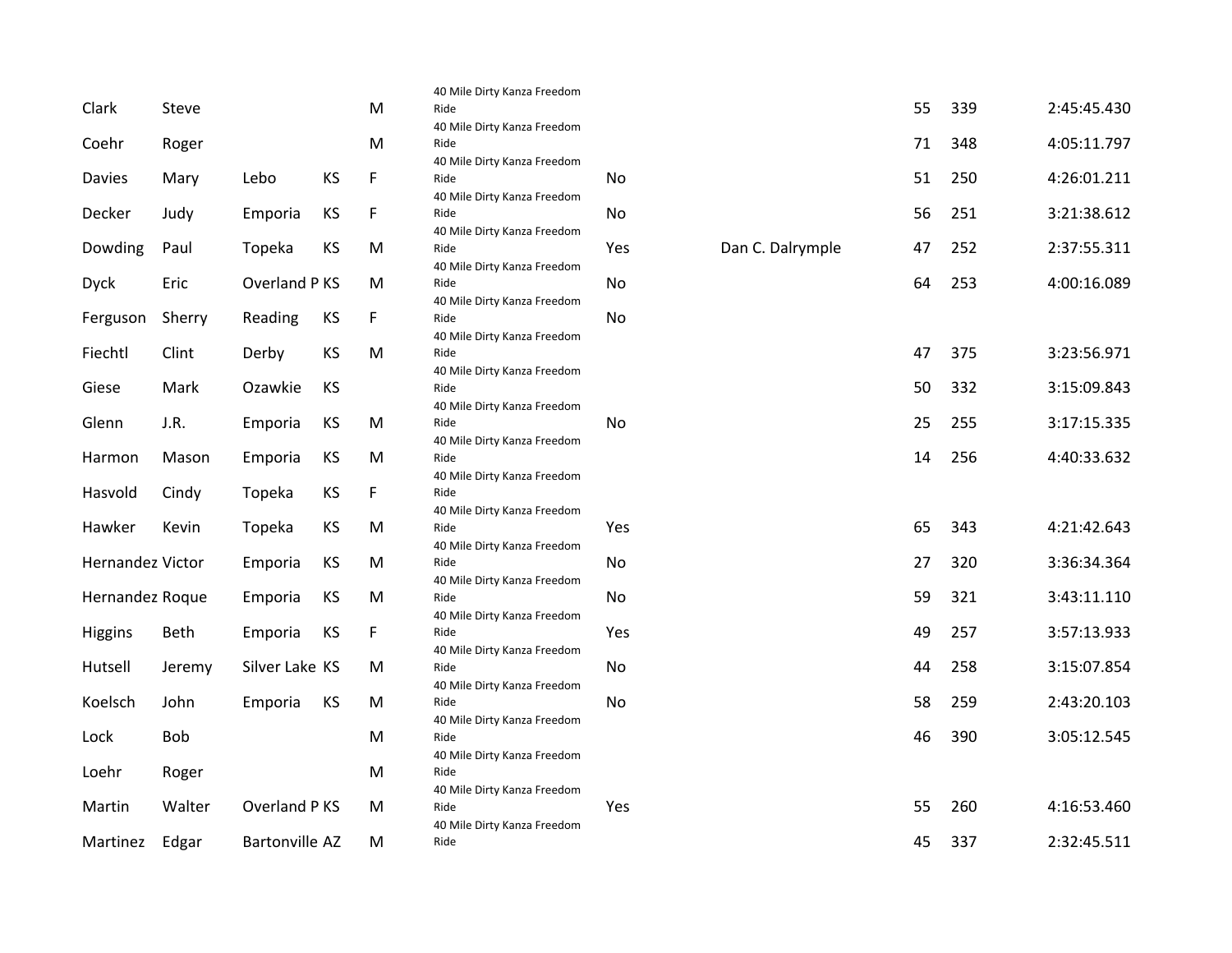|                    |                |                   |           |    | 40 Mile Dirty Kanza Freedom         |     |                      |    |     |             |
|--------------------|----------------|-------------------|-----------|----|-------------------------------------|-----|----------------------|----|-----|-------------|
| Matson             | Charlotta      |                   | KS        | F  | Ride                                |     |                      |    |     |             |
|                    |                |                   |           |    | 40 Mile Dirty Kanza Freedom         |     |                      |    |     |             |
| McNeil             | Jeff           | Argonia           | KS        | M  | Ride                                | No  |                      | 56 | 261 | 3:23:54.787 |
|                    |                |                   |           |    | 40 Mile Dirty Kanza Freedom         |     |                      | 41 | 262 |             |
| Moore              | Justin         | Wichita           | KS        | M  | Ride                                | No  |                      |    |     | 2:59:13.850 |
| Nippert            | Jesse          | Wamego            | KS        | M  | 40 Mile Dirty Kanza Freedom<br>Ride | No  |                      | 40 | 265 | 2:59:15.243 |
|                    |                |                   |           |    |                                     |     |                      |    |     |             |
| Omara              | Scott          | Emporia           | <b>KS</b> | M  | 40 Mile Dirty Kanza Freedom<br>Ride | No  |                      | 41 | 399 | 2:28:19.500 |
|                    |                |                   |           |    | 40 Mile Dirty Kanza Freedom         |     |                      |    |     |             |
| Reynolds           | Colby          | Wichita           | KS        | M  | Ride                                | No  |                      | 40 | 266 | 2:59:09.367 |
|                    |                |                   |           |    | 40 Mile Dirty Kanza Freedom         |     |                      |    |     |             |
| Schmidt            | <b>Bradley</b> |                   |           | M  | Ride                                |     |                      |    | 396 | 4:00:41.537 |
|                    |                |                   |           |    | 40 Mile Dirty Kanza Freedom         |     |                      |    |     |             |
| Schmiedel Michelle |                | Kansas City MO    |           | F  | Ride                                | No  |                      | 40 | 319 | 3:09:27.083 |
|                    |                |                   |           |    | 40 Mile Dirty Kanza Freedom         |     |                      |    |     |             |
| Schrader           | Missy          |                   |           | F  | Ride                                |     |                      | 19 | 389 | 3:05:12.439 |
|                    |                |                   |           |    | 40 Mile Dirty Kanza Freedom         |     |                      |    |     |             |
| Seacat             | Garret         |                   | <b>KS</b> | M  | Ride                                |     |                      | 30 | 404 | 2:24:45.987 |
|                    |                |                   |           |    | 40 Mile Dirty Kanza Freedom         |     |                      |    |     |             |
| Shipps             | <b>Bruce</b>   | Tecumseh KS       |           | M  | Ride                                |     |                      | 52 | 372 | 3:20:02.474 |
|                    |                |                   |           |    | 40 Mile Dirty Kanza Freedom         |     |                      |    |     |             |
| Shipps             | Shelli         | Tecumseh KS       |           | F. | Ride                                | No  |                      | 49 | 267 | 2:58:00.525 |
|                    |                |                   |           |    | 40 Mile Dirty Kanza Freedom         |     |                      |    |     |             |
| Simmons            | Kaman          | <b>EMPORIA KS</b> |           | M  | Ride                                | No  | <b>Wayne Simmons</b> |    |     |             |
|                    |                |                   |           |    | 40 Mile Dirty Kanza Freedom         |     |                      |    |     |             |
| Simmons            | Rand           | Emporia           | KS        | M  | Ride                                | No  |                      |    |     |             |
|                    |                |                   |           |    | 40 Mile Dirty Kanza Freedom         |     |                      |    |     |             |
| Smith              | Randy          |                   | KS        | M  | Ride                                |     |                      | 61 | 373 | 3:36:31.880 |
|                    |                |                   |           |    | 40 Mile Dirty Kanza Freedom         |     |                      |    |     |             |
| Smith              | Joel           | Emporia           | KS        | M  | Ride                                |     |                      | 32 | 385 | 3:36:32.615 |
|                    |                |                   |           |    | 40 Mile Dirty Kanza Freedom         |     |                      |    |     |             |
| Sosa               | Matthew        | Kansas City MO    |           | M  | Ride                                | Yes |                      | 42 | 271 | 4:16:47.978 |
|                    |                |                   |           |    | 40 Mile Dirty Kanza Freedom         |     |                      |    |     |             |
| Spellman           | Lenny          | Emporia           | KS        | M  | Ride                                | No  | Jason Spellman       | 49 | 316 | 3:04:57.477 |
|                    |                |                   |           |    | 40 Mile Dirty Kanza Freedom         |     |                      |    |     |             |
| Spencer            | Jed            | Cabot             | <b>AR</b> | M  | Ride                                | No  | Calvin Spencer       | 40 | 318 | 3:17:16.638 |
|                    |                |                   |           |    | 40 Mile Dirty Kanza Freedom         |     |                      |    |     |             |
| Stover             | Paul           | Overland P KS     |           | M  | Ride                                | No  | <b>Wilbur Bertke</b> |    |     |             |
|                    |                |                   |           |    | 40 Mile Dirty Kanza Freedom         |     |                      |    |     |             |
| Thompson MK        |                | Topeka            | KS        | F  | Ride                                | No  | Roger Harrison       | 53 | 313 | 3:09:29.414 |
|                    |                |                   |           |    | 40 Mile Dirty Kanza Freedom         |     |                      |    |     |             |
| Thompson Bobby     |                | Emporia           | KS        | M  | Ride                                |     |                      | 8  | 397 | 2:37:58.633 |